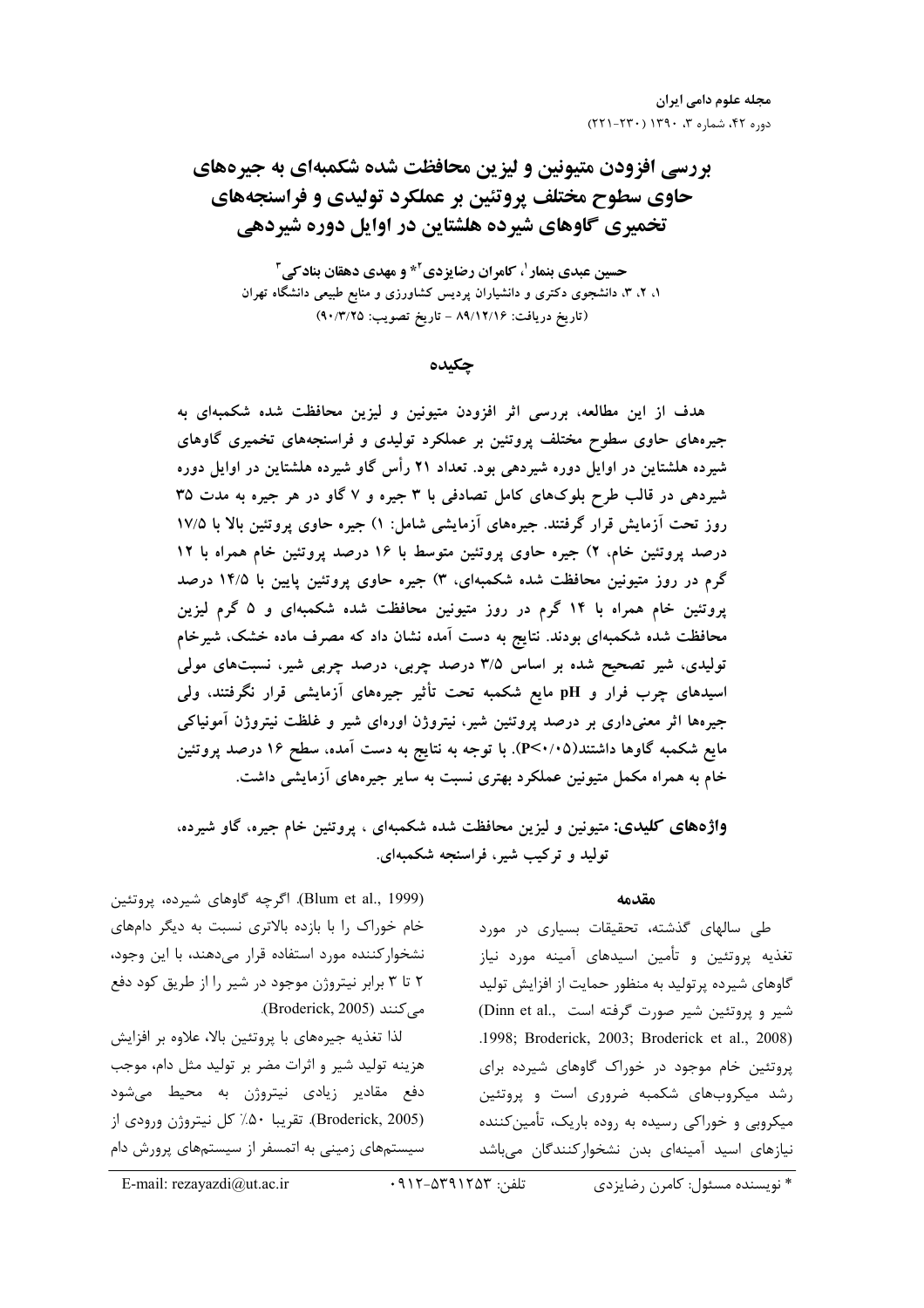منشا می گیرد. گاوهای شیرده تقریباً ۲۵ تا ۳۶ درصد نیتروژن مصرفی را به صورت نیتروژن شیر ترشح می کنند و باقیمانده آن را از طریق مدفوع و ادرار دفع A (Leonardi et al., 2003).

یکی از راههای ممکن جهت کاهش دفع نیتروژن ادراری، کاهش مقدار پروتئین خام تغذیه شده به گاوهای شیرده میباشد. در یک پژوهش، کاهش پروتئین خام جیره غذایی گاوهای شیرده از ۱۸/۴ به ١۵/١ درصد، نيتروژن ادراري را به طور خطى كاهش داد. در حالی که کاهش پروتئین خام مصرفی توانست تولید شیر را به میزان ١/١ کیلوگرم در روز و تولید پروتئین شیر را به میزان ۱۰۰ گرم در روز کاهش دهد (Broderick., 2003). از طرفی با متوازن کردن جیرههای غذایی گاوهای شیرده جهت تأمین اسیدهای آمینه محدودکننده می توان پاسخ تولیدی به جیرههای کم پروتئین را بدون افزایش دفع ادراری نیتروژن بهبود بخشيد (Leonardi et al., 2003). متيونين و ليزين به عنوان اولین اسیدهای آمینه ضروری محدودکننده در پروتئین قابل متابولیسم گاوهای شیری شناسایی شده اند (NRC, 2001). بهينه كردن مصرف متيونين از طريق دستکاری ترکیب جیره مشکل میباشد، به شکلی که همیشه استفاده از مواد خوراکی مانند مکملهای پروتئینی بر پایه ذرت که از نظر متیونین غنی میباشند، به پروفیل اسید آمینهایده آلی منجر نخواهد شد. در واقع، وقتی که نیاز متیونین حیوان تأمین میشود، ممکن است کمبود دیگر اسیدهای آمینه مانند لیزین , خ دهد (Graulet et al., 2005).

در پژوهش.هایی که تاکنون در مورد افزودن متیونین و لیزین محافظت شده به جیرههای کم پروتئین صورت گرفته است، عمدتاً از منابع خالص متيونين يا منابع توام متیونین و لیزین استفاده شده است و در مطالعات محدودی از منبع خالص لیزین محافظت شده جهت تأمین لیزین مورد نیاز و همچنین متعادل کردن نسبت لیزین به متیونین استفاده شده است Piepenbrink et) al., 1996; Dinn et al., 1998; Leonardi et al., 2003; در یک Socha et al., 2005; Broderick et al., 2008). پژوهش انجام گرفته در سالهای اخیر، تأثیر افزودن لیزین هیدروکلراید به جیره غذایی گاوهای شیرده پس

از اوج شیردهی مورد مطالعه قرار گرفته است Wang et) al., 2010) همچنین در بیشتر این مطالعات، به منظور تأمین انرژی حاصل از منابع پروتئینی حذف شده درجیرههای کم پروتئین، از غلات استفاده کردهاند که میتواند بر تخمیر شکمبهای تأثیر گذاشته باشد (Piepenbrink et al., 1996; Leonardi et al., 2003; Socha et al., 2005; Broderick et al., 2008).

لذا با توجه به موارد ذکر شده، هدف این پژوهش مطالعه اثر افزودن متيونين و ليزين محافظت شده شکمبهای به جیرههای حاوی سطوح مختلف پروتئین بر عملکرد تولیدی و فراسنجههای شکمبهای گاوهای شیرده هلشتاین در اوایل دوره شیردهی بود.

# مواد و روشها

در این پژوهش ۲۱ رأس گاو شیرده هلشتاین در اوایل دوره شیردهی (روزهای شیردهی۱۰±۵۵، با میانگین تولید شیر ۳۹±۳۹ کیلوگرم و وزن بدن ۵۴ ± ۵۸۳/۶ کیلوگرم) در قالب طرح بلوکهای کامل تصادفی با ۳ جیره و ۷ تکرار (گاو) در هر جیره مورد استفاده قرار گرفتند. طول مدت زمان آزمایش ۳۵ روز بود که شامل ۷ روز جهت عادتپذیری به جیره جدید و ۲۸ روز جمعآوری دادهها بود. جیرههای آزمایشی شامل: ١) جيره حاوي پروتئين بالا با ١٧/۵ درصد پروتئين خام، ۲) جیره حاوی پروتئین متوسط با ۱۶ درصد پروتئین خام همراه با ۱۲ گرم در روز متیونین محافظت شده شکمبهای، ۳) جیره حاوی پروتئین پایین با ۱۴/۵ درصد پروتئین خام همراه با ۱۴ گرم در روز متیونین محافظت شده شکمبهای و ۵ گرم لیزین محافظت شده شکمبهای بودند (جدولهای ۱ و ۲). به منظور تأمین کمبود متیونین و لیزین در جیرههای آزمایشی از متيوپلاس و ليزين-۵۰ (Soda Nutrition, Italy) به ترتیب به عنوان منابع متیونین و لیزین محافظت شده شکمبهای استفاده شد. مقادیر ماده خشک، ماده آلی، پروتئین خام و چربی خام تمام مواد خوراکی بر اساس روشهای AOAC (1990)، مقادیر الیاف نا محلول در شوینده اسیدی (ADF) و الیاف نا محلول در شوینده خنثی (NDF) بر اساس روش Van Soest (1991) مورد آناليز قرار گرفت.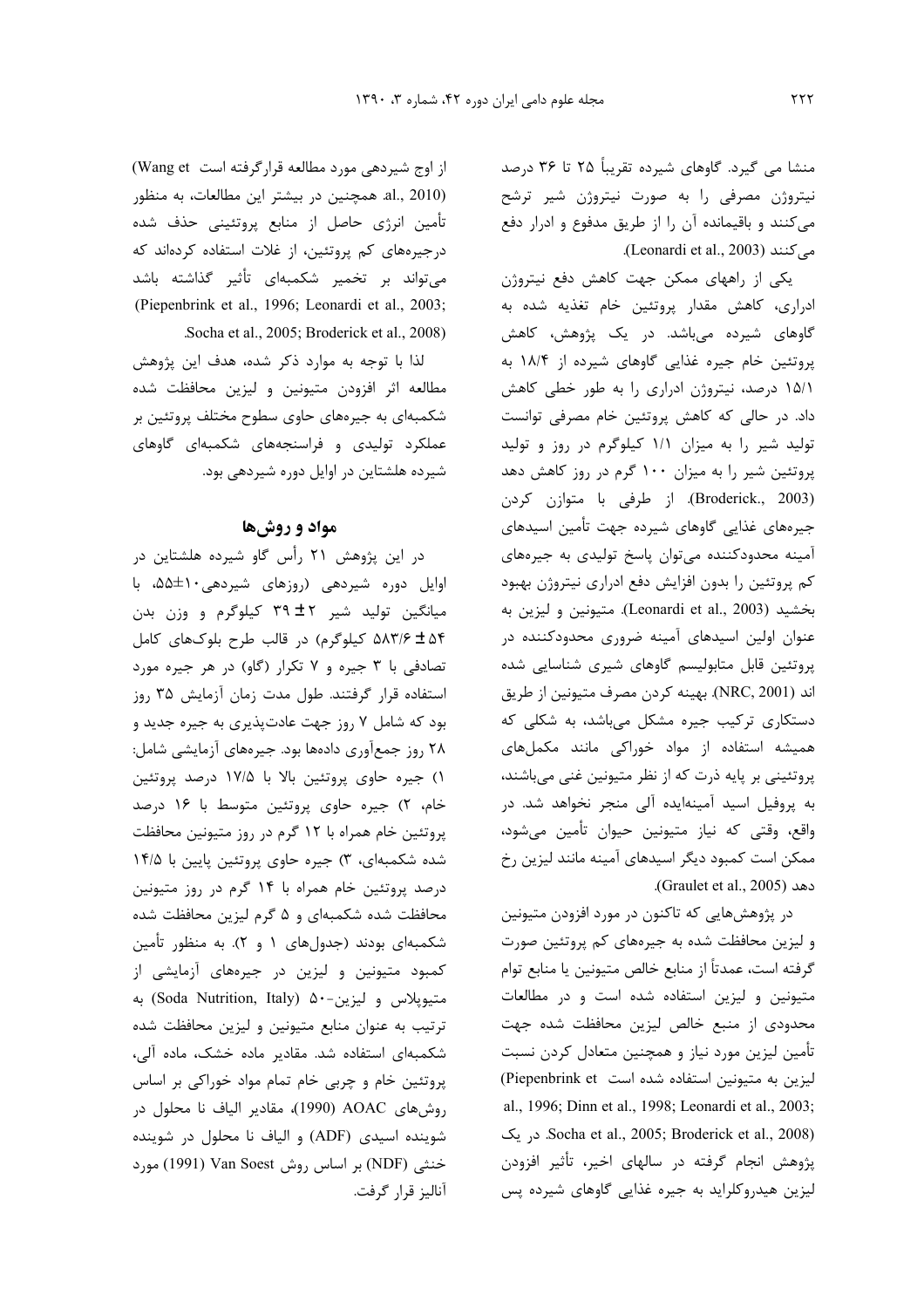| (بر حسب درصد در ماده خشک)         |                                                     |                    |                         |  |  |
|-----------------------------------|-----------------------------------------------------|--------------------|-------------------------|--|--|
| جيره ۳                            | جيره ٢                                              | جيره ١             | مواد خوراکی             |  |  |
| $1\Lambda/f$ .                    | ۱۸/۴۱                                               | $1\Lambda/TT$      | يونجه خشک               |  |  |
| ۲۰/۴۵                             | $\mathbf{Y} \cdot \mathbf{1} \mathbf{F} \mathbf{Q}$ | ۲۰/۳۶              | ذرت سیلو شده            |  |  |
| ۱۱/۸۶                             | ۱۱٬۸۶                                               | ۱۱٬۸۱              | دانه ذرت                |  |  |
| ۱۲/۵۹                             | ۱۲۶۰                                                | ۱۲/۵۴              | دانه جو                 |  |  |
| 9/19                              | ۲/۱۸                                                | $\cdot$ /۳ $\vee$  | سبوس گندم               |  |  |
| 9/19                              | ۱۰/۹۲                                               | ۱۰/۸۷              | كنجالة سويا             |  |  |
| Y/9.                              | ۷/۹۰                                                | <b>Y/AY</b>        | پنبه دانه               |  |  |
| $\mathbf{r}/\mathbf{A}\mathbf{f}$ | ۳/۸۵                                                | ۳/۸۳               | كنحالة منداب            |  |  |
| $\bullet$ .                       | $\sim$ $\sim$                                       | ۲/۹۳               | كنجاله گلوتن ذرت        |  |  |
| $\lambda/\lambda$                 | $\lambda/\lambda$                                   | 8/14               | تفاله چغندر قند         |  |  |
| ۱/۸۲                              | ۱/۲۲                                                | ۰۱۶۱               | پودر چربی               |  |  |
| ۰/۸۵                              | $\cdot$ / $\wedge$ )                                | $\cdot$ /YY        | كربنات كلسيم            |  |  |
| $\cdot$ /٢ $\cdot$                | $\cdot$ /٢ $\cdot$                                  | $\cdot$ /٢ $\cdot$ | نمک                     |  |  |
| $\cdot$ / $\wedge$ )              | $\cdot$ / $\wedge$ )                                | $\cdot/\lambda$    | ہے کربنات سدیم          |  |  |
| .715                              | .715                                                | $\cdot$ /16        | دی کلسیم فسفات          |  |  |
| $.$ /۴.                           | .76                                                 | $\cdot$ /۴.        | مکمل ویتامینی و معدنی ً |  |  |
| .715                              | $\cdot$ / \ \                                       |                    | متيوپلاس                |  |  |
| $\cdot$ / $\cdot$ $\wedge$        | $\bullet$                                           |                    | ليزين-۵۰                |  |  |

\* یک کیلوگرم مکمل ویتامینی و معدنی دارای ۶۰۰ هزار واحد بین المللی ويتامين A ، ٢٠٠ هزار واحد بين المللي ويتامين D ، ٢٠٠ ميلي گرم ويتامين ٢٥٠٠ ، ٢٥٠٠ ميلي گرم آنتي اكسيدان ، ١٩٥ گرم كلسيم ، ٨٠ گرم فسفر ، ۲۱ گرم منیزیم ، ۲۲۰۰ میلی گرم منگنز ، ۳۰۰۰ میلی گرم آهن ، .<br>۳۰۰ میلی گرم مس ، ۳۰۰۰ میلیگرم روی ۱۰۰۰ میلیگرم کبالت ، ۱۲۰ .<br>میلے گرم ید و ۲۰ میلے گرم سلنیوم بود.

جدول ۲- انرژی و ترکیب شیمیایی جیرههای آزمایشی (بر حسب درصد در ماده خشک)

| ترکیب شیمیایی و انرژی                               | جيره ۱      | جيره ٢                                     | جيره ۳                          |
|-----------------------------------------------------|-------------|--------------------------------------------|---------------------------------|
| انرژی خالص شیردهی (مگاکالری<br>در                   | ۱/۵۹        | $1/\Delta$ 9                               | ۱/۵۹                            |
| کیلوگرم)                                            |             |                                            |                                 |
| پروتئين خام (درصد)                                  | ۱۷/۵        | ۱۶                                         | ۱۴۵                             |
| پروتئين قابل تجزيه در شكمبه <sup>۱</sup> (درصد)     | ۱۱/۳        | ۱۱                                         | $\mathcal{N} \cdot \mathcal{N}$ |
| پروتئین غیر قابل تجزیه در شکمبه <sup>۲</sup> (درصد) | ۶۱۲         | ۵                                          | $f/\tau$                        |
| چربی خام (درصد)                                     | ۴۱۴۵        | $\Delta/\cdot$ Y                           | ۵۱۸                             |
| كربوهيدراتهاى غير اليافي <sup>۳</sup> (درصد)        | ۳۴/۲۰       | ۳۴/۱۹                                      | ۳۳/۷۵                           |
| NDF) (درصد)                                         | 37/74       | ۳۷/۴۰                                      | ۳۸/۷۶                           |
| ADF° (درصد)                                         | ۲۳/۹۶       | $\mathbf{Y} \mathbf{F} / \cdot \mathbf{A}$ | ۱۴۱۳۶                           |
| خاكستر خام (درصد)                                   | Y/97        | 1/15                                       | $\lambda/\Upsilon$              |
| كلسيم (درصد)                                        | ۰۱۷۶        | $\cdot$ /YY                                | $\cdot$ / $\vee$ $\wedge$       |
| فسفر (درصد)                                         | $\cdot$ /۴. | $\cdot$ /f.                                | $\cdot$ /۴۲                     |
| گوگرد (درصد)                                        | ۰/۲۷        | $\cdot$ /٢٨                                | $\cdot$ /٢٨                     |
| ليزين (درصد از پروتئين قابل متابوليسم)*             | ۷/۱۳        | ۷/۵۹                                       | <b>Y/YA</b>                     |
| متيونين (درصد از پروتئين قابل متابوليسم)*           | ۲/۱۵        | ۲/۵۲                                       | ۲/۶۱                            |
| نسبت ليزين به متيونين                               | ۳/۳۲        | ٣                                          | ٣                               |
|                                                     |             |                                            |                                 |

\* مقادير برآورد شده توسط نرمافزار Amino Cow.

1. Rumen Degradable Protein

- 2. Rumen Undegradable Protein
- 3. Non Fibrous Carbohydrates
- 4. Neutral Detergent Fiber
- 5. Acid Detergent Fiber

همچنین مقاومت به تجزیه شکمبهای و قابلیت هضم رودهای منبع متیونین و لیزین محافظت شده مورد استفاده به روش .Berthiaume et al (2000) مورد بررسی قرار گرفت (جدول ۳) و از این دادهها جهت فرموله کردن جیرههای آزمایشی به وسیله نرمافزار Amino Cow, Mepron Ration Evaluator 3.5 استفاده گردید. این روش به ترتیب شامل انكوباسيون كيسههاى حاوى مكمل آمينو اسيدى محافظت شده شکمبهای به مدت ۴/۵ ساعت در مایع شکمبه از طریق فیستولای شکمبهای، سیس انکوباسیون در محلول پیسین- اسیدکلریدریک به مدت ۲/۵ ساعت و سپس عبور دادن کیسهها از طریق کانولای دئودنومی و استفاده از تکنیک Mobile nylon bag و در نهایت جمعآوری کیسهها از مدفوع و اندازهگیری میزان اسید آمینه باقی مانده مے باشد. مقادیر اسید آمینه ناپدید شده در شکمبه، پس از شکمبه، کل دستگاه گوارش، مقاومت شکمیهای، قابلیت هضم رودهای و اسید آمینه فراهم در روده باریک منبع اسید محافظت شده شکمبهای اسند آمینه با استفاده از معادلات زیر برآورد گردید

:(Berthiaume et al., 2000)

AA disappearance in the rumen  $= [(AA \text{ in original bags}$ - AA left after 4.5 h in the rumen)/AA in original bags]  $*100$ 

Ruminal resistance =  $100 - AA$  disappearance in the rumen

AA disappearance in the postrumen  $=$  [(AA left after 4.5 h in the rumen - AA left after pepsin-HCL incubation and intestinal digestion) / AA left after 4.5 h in the rumen] \*100

AA disappearance in the total tract =  $[(AA$ disappearance in the rumen - AA disappearance in the postrumen

Postruminal digestibility =  $AA$  disappearance in the postrumen / (100 - AA disappearance in the rumen

AA available in small intestine  $=$  AA disappearance in the postrumen  $*(100 - AA)$  disappearance in the rumen

تغذیه گاوها به صورت انفرادی بود و خوراک مصرفی، روزانه ٢ بار در دو وعدة صبح (ساعت ٨) و بعدازظهر (ساعت ١۴) به صورت كاملا مخلوط شده و در حد اشتها به گاوها داده شد. به دلیل اینکه، مقادیر مکملهای

جدول ۱– مواد تشکیل دهنده جیروهای آزمایشی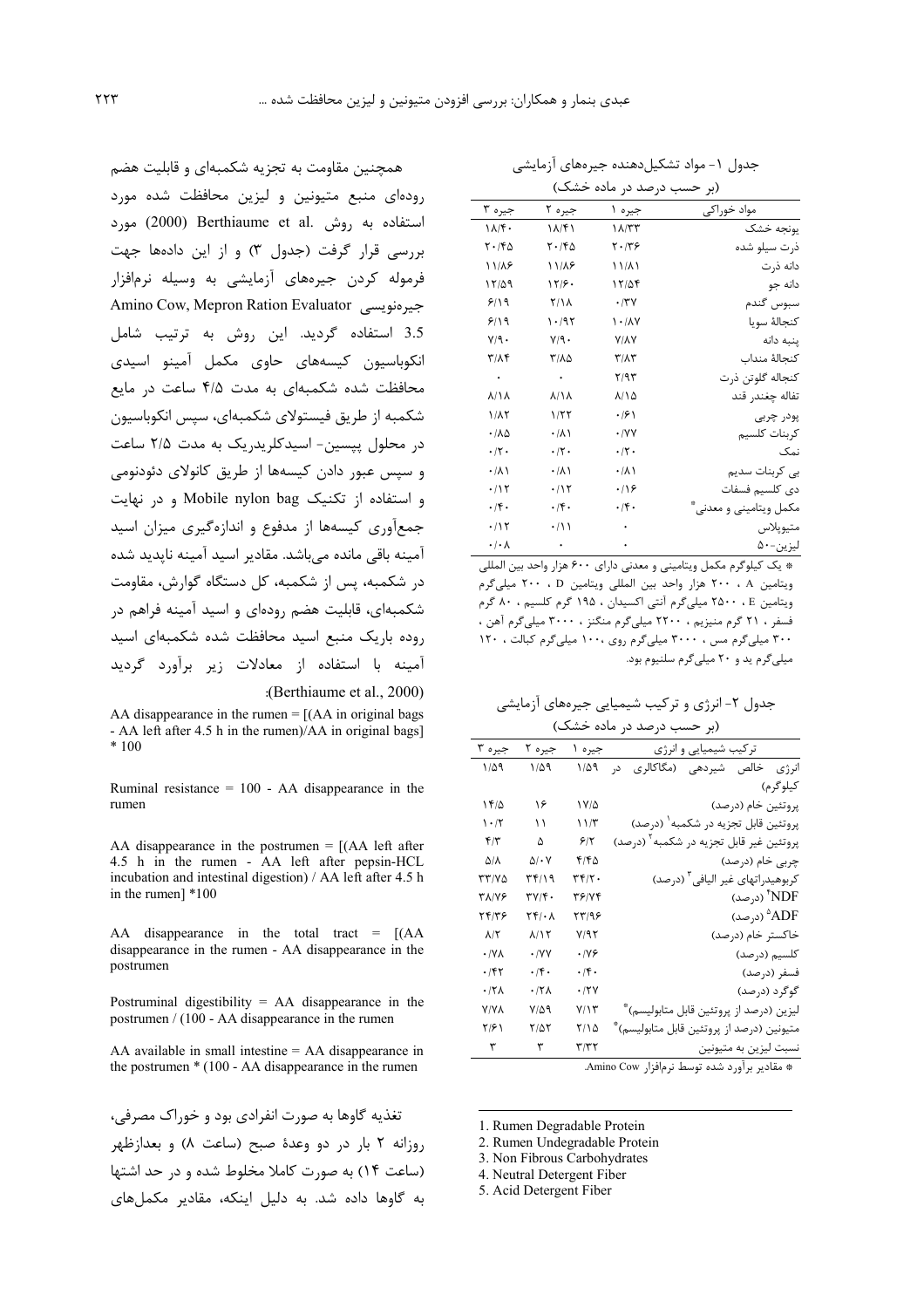اسید آمینهای نسبت به کل خوراک مصرفی بسیار کم بوده و در صورت نصف شدن و افزودن به هر دو وعده به صورت مساوی، امکان بروز اشتباه و عدم مصرف کامل مکمل اسید آمینهای وجود داشت، به منظور اطمینان بیشتر ترجیح داده شد که به صورت سرک بر روی وعده (Blum et al., 1999; خوراک صبح ریخته شود Robinson et al., 1998). میزان مصرف خوراک روزانه به صورت انفرادی اندازهگیری شد. جهت محاسبه تغییرات وزن بدن گاوها، وزن کشی در ابتدا و انتهای دوره آزمایشی در دو روز متوالی انجام گردید. جهت تعیین شیر تولیدی و ترکیبات آن، چهار بار در هفته رکوردگیری و نمونه برداری انجام گرفت و نمونههای شیر جهت تعیین میزان درصد چربی، پروتئین و نیتروژن اورهای شیر به آزمایشگاه شیر شهریار ارسال گردید و با استفاده از دستگاه میلکو اسکن (Foss Electric, Denmark) مورد آنالیز قرار گرفت. همچنین نمونه گیری از مایع شکمبه در روز ٢٨ آزمایش، ۴ ساعت بعد از خوراکدهی صبح و با استفاده از لوله معدي و يک پمپ خلاء جهت اندازهگيري ميزان اسیدهای چرب فرار، غلظت نیتروژن آمونیاکی شکمبه و pH مايع شكمبه انجام شد. pH شكمبه به وسيله دستگاه pH متر رومیزی و غلظت آمونیاک شکمبه توسط روش تيتراسيون Crooke & Simpson (1971) انجام شد. نمونههای مایع شکمبه مورد استفاده جهت اندازهگیری اسیدهای چرب فرار و غلظت آمونیاک شکمبه به وسیله افزودن ۱ میلی لیتر اسید سولفوریک ۵۰ درصد به ۵۰ میلی لیتر مایع شکمبه تا زمان اندازهگیری نگهداری شد. غلظت اسیدهای چرب فرار به روش گاز کروماتوگرافی (GC) در آزمایشگاه تغذیه دام گروه علوم دامی دانشگاه تهران انجام گرفت. در روز بیست و هفتم آزمایش و ۴ ساعت پس از خوراکدهی، خون گیری از سیاهرگ دمی توسط لولههای تحت خلاء (ونوجكت) انجام شد. سپس نمونهها به آزمايشگاه انتقال و توسط دستگاه سانتریفیوژ با دور ۳ هزار به مدت ۱۵ دقیقه سانتریفوژ گردید و پلاسمای نمونهها جداسازی شد. به منظور جلوگیری از انعقاد از هیارین استفاده شد. پلاسمای به دست آمده در فریزر در دمای ۲۰- درجه سانتی گراد نگهداری شد و پس از اتمام آزمایش به

منظور تعیین NEFA و BHBA به آزمایشگاه دامیزشکی مبنا ارسال گردید. تخمین نیتروژن دفعی از طریق ادرار با استفاده از غلظت نیتروژن اورهای شیر و وزن بدن با استفاده از معادله Kuffman & St. Pierre انجام شد. همچنین نمونههای مواد خوراکی و مکملهای اسید آمینهای جهت اندازهگیری مقدار متیونین و لیزین به آزمایشگاه مسعود واقع در تهران ارسال گردید و با استفاده از روش کروماتوگرافی با عملکرد بالا (HPLC) مورد آناليز قرار گرفت.

با توجه به تکرار شدن برخی از دادهها در طول زمان مانند ماده خشک مصرفی و تولید و ترکیبات شیر، آنالیز این دادهها به صورت repeated measurement و با رویه MIXED و نرمافزار آماری SAS (1998) انجام شد. همچنین دامها بر اساس شکمزایش به ۲ بلوک یک شکمزا و چند شکمزا تقسیم بندی شدند به طوریکه از تعداد ۲۱ دام مورد استفاده، ۶ دام یک شکمزا و ۱۵ دام چند شکمزا بودند. مدل آماری مورد استفاده برای آنالیز این دادهها به صورت زیر بود:

 $y_{ij} = \mu + T_i + P_j + T_i P_j + B_k + A_1(T_i)$ +  $b_1$  Milk +  $b_2$  DIM +  $e_{ijkl}$  $y_{ij}$  متغير وابسته y: میانگین کل y  $(i = 1, 7, 7)$  اثر تیمار: T<sub>i</sub>  $(i = 1, 7, 7, 9)$  : اثر زمان نمونه گیری: P<sub>j</sub>  $(k = 1, 7)$  اثر بلوک:  $B_k$ اثر متقابل تيمار و زمان: $T_iP_j$ اثر تصادفي حيوان داخل تيمار: $A_l(T_i)$ ضريب تابعيت متغير وابسته از شير اوليه: Milk: شير اوليه دامها در هنگام شروع آزمايش خریب تابعیت متغیر وابسته از روزهای شیردهی: DIM: روزهای شیردهی دامها در هنگام شروع آزمایش e<sub>ijkl</sub>: اثر اشتباه آزمایشی

مدل آماری مورد استفاده برای آنالیز سایر دادهها که تکرار در طول زمان نداشتند (مانند فراسنجههای شکمبهای)، به صورت زیر بوده و به منظور آنالیز این دادهها از نرمافزار آماری SAS (1998) و Proc GLM استفاده گرديد:

$$
\mathbf{y}_{ijkl} = \mathbf{\mu} + \mathbf{A}_{i} + \mathbf{B}_{j} + \mathbf{e}_{ij}
$$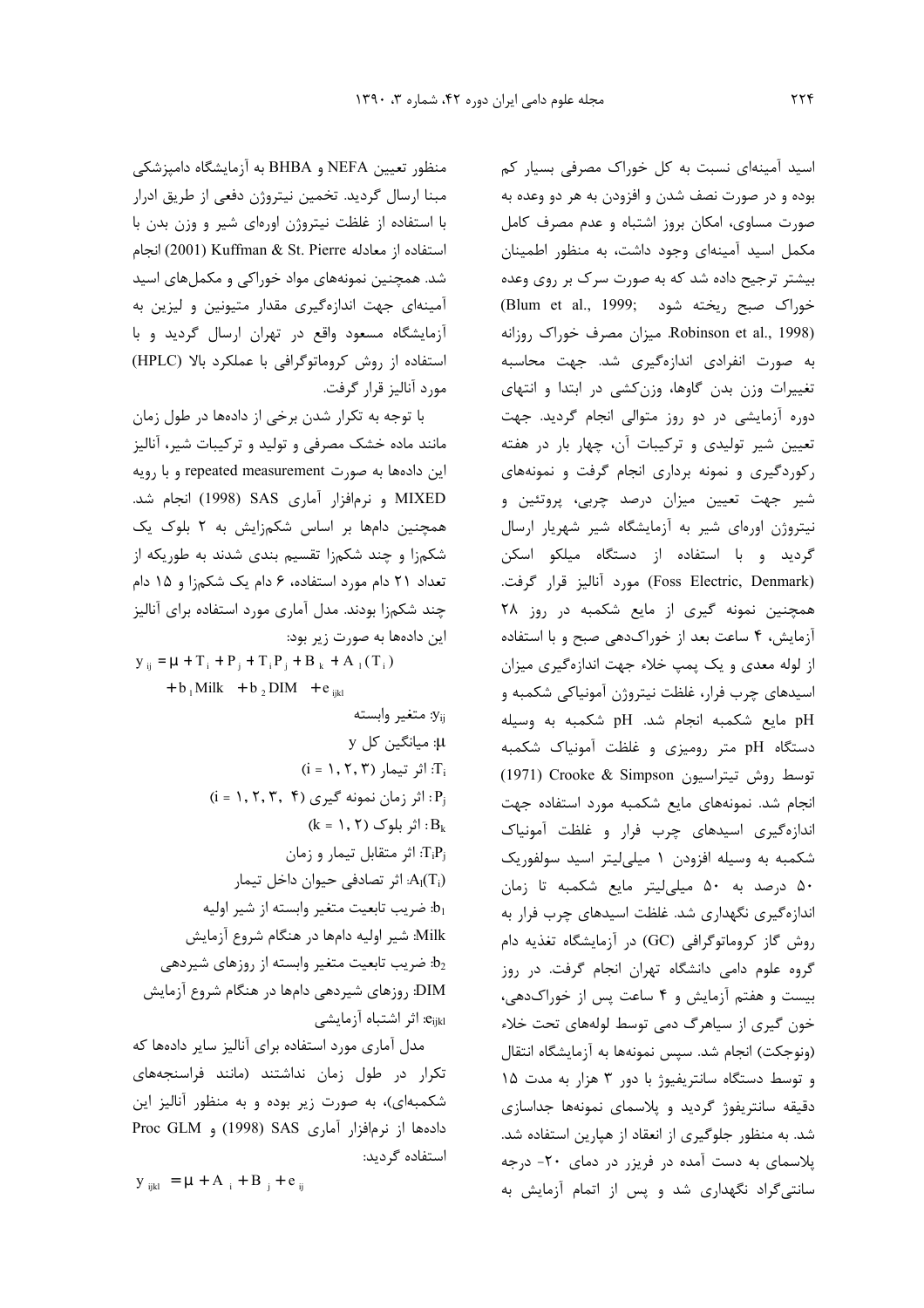y<sub>ijkl</sub>: متغير وابسته y: میانگین کل y  $(i = 1, 7, 7)$  اثر جیره آزمایشی: $A_i$  $(j = 1, 7)$  : اثر بلوک ( j = 1 e<sub>ij</sub>. اثر اشتباه آزمایشی به منظور مقایسه میانگینها از روش Duncan استفاده گردید و P <٠/٠۵ به عنوان سطح معنیدار بودن در نظر گرفته شد.

## نتايج و بحث

میزان و فراهمی اسیدهای آمینه در منابع اسیدآمینهای محافظت شده شكمبهاي

میانگین مقادیر اندازهگیری شده اسید آمینه در منابع اسید آمینه محافظت شده شکمبهای به مقادیر گزارش شده توسط شرکت سازنده نزدیک بود (به ترتیب ۹۶/۳۹ و ۹۴ درصد مقادیر گزارش شده توسط شرکت سازنده برای متیوپلاس و لیزین-۵۰). با توجه به اینکه روش محافظت هر دو منبع اسید آمینه به روش میکرو انکیسولاسیون (Microencapsulation) در یک غشا چربی میباشد، هر دو منبع اسید آمینه دارای روند مشابهی از ناپدید شدن در شکمبه، پس از شکمبه، کل دستگاه گوارش، قابلیت هضم رودهای و اسید آمینه قابل دسترس بودند. البته مقاومت شکمبهای و میزان اسید آمینه قابل دسترس برآورد شده برای مکمل لیزین محافظت شده نسبت به مكمل متيونين محافظت شده كمتر بود (حدول ٣).

جدول ٣- ميزان و ناپديد شدن اسيد آمينه از منابع اسیدآمینهای محافظت شده شکمبهای در قسمتهای مختلف دستگاه گوارش

|                                      | متيو پلاس                                                                  | ليزين-۵۰                                                                              |
|--------------------------------------|----------------------------------------------------------------------------|---------------------------------------------------------------------------------------|
| میزان اسید آمینه <sup>۱</sup> (درصد) | ۵۵                                                                         | $\Delta$ .                                                                            |
| میزان اسید آمینه <sup>۲</sup> (درصد) | $\Delta \mathbf{r} \pm \mathbf{1} / \mathbf{r}$ .                          | $\gamma$ ۱۹۰ $\pm$                                                                    |
| شكمبه (درصد)                         | $\Gamma\gamma(\tau\gamma\pm1)$                                             | $\Gamma \gamma / \Gamma \Delta \pm 1 / \Gamma$ )                                      |
| پس از شکمبه (درصد)                   | $\mathcal{S} \mathcal{S} / \mathcal{S} \pm \mathcal{N} \cdot \mathcal{S}$  | $\Delta \mathcal{S}/\mathcal{S} \mathsf{V} \ \pm \mathsf{Y}/\mathsf{Y} \, \Delta$     |
| کل دستکاه گوارش (درصد)               | $9V/FQ \pm Y/FY$                                                           | $\mathcal{A}\mathcal{S}/\mathcal{A}\mathcal{F}\pm\mathcal{A}/\mathcal{A}\mathcal{A}$  |
| مقاومت شكمبهاى (درصد)                | $\mathcal{F} \wedge \mathcal{N} \wedge \pm \mathcal{N} \wedge \mathcal{N}$ | $5.780 \pm 171$                                                                       |
| قابلیت هضم رودهای (درصد)             | $98/04 \pm 1/51$                                                           | $d\mathbf{r}/\mathbf{r} = \pm \mathbf{r}/\mathbf{r}$                                  |
| اسيد آمينه قابل دسترس (درصد)         | $f\Delta/TT \pm 1/F\Lambda$                                                | $\uparrow\uparrow\uparrow\uparrow\uparrow\downarrow\pm\uparrow\uparrow\uparrow\Delta$ |

۱. مقادیر گزارش شده توسط شرکت سازنده

۲. مقادیر اندازهگیری شده

### عملكرد توليدى

ماده خشک، تغییرات وزن بدن، تولید شیر، شیر تصحیح شده بر اساس ۳/۵ درصد چربی (۲/۵٪ FCM)، درصد و مقدار چربی شیر تولیدی گاوها تحت تأثیر جیرههای آزمایشی قرار نگرفت (جدول ۴). ولی درصد و مقدار پروتئین شیر تولیدی و میزان نیتروژن اورهای شیر به طور معنیداری تحت تأثیر جیرههای آزمایشی قرار گرفت (P<۰/۰۵). عدم تأثیر جیرەهای آزمایشی بر ماده خشک مصرفی و تغییرات وزن بدن با نتایج مطالعات (Holter et al., 1982; Davidson et قبلی مطابقت دارد al., 2003; Broderick et al., 2008). كه نشان دهنده عدم تشدید تعادل منفی انرژی با کاهش سطح پروتئین جیره تا ۱۴/۵ درصد میباشد. اگرچه برخی از مطالعات عدم کاهش تولید شیر در اثر کاهش درصد پروتئین خام جیره غذایی گاوهای شیری در اوایل دوره شیردهی از ۱۸/۹ به ۱۶ درصد پروتئین خام را مشاهده کردهاند Broderick et al., 2003). ولي .(Leonardi et al., 2003) (۲۰۰۸) گزارش کردند که کاهش درصد پروتئین خام تا ۱۴/۸ درصد منجر به کاهش معنیداری در میزان تولید شیر گردید که با نتایج به دست آمده در پژوهش حاضر مطابقت ندارد. در مطالعات اخیر که به بررسی تأثیر مکمل کردن جیرههای کم پروتئین با اسیدهای آمینه (Leonardi et al., محافظت شده شكمبهای پرداختهاند .2003; Socha et al., 2005; Broderick et al., 2008) از طریق افزودن غلات، انرژی حاصل از مکملهای یروتئینی که در جیرههای کم پروتئین حذف شده اند را تأمین کردهاند. در حالی که در مطالعه حاضر، با استفاده از افزایش سطح مصرف مکمل چربی این کار انجام گرفت که احتمال دارد علت عدم افت تولید در جیره ۱۴/۵ درصد پروتئین خام باشد. زیرا با وجود اینکه، مقدار انرژی جیرهها در آزمایشات قبلی یکسان بود، ولی نوع مواد خوراکی جایگزین شده و قابلیت تخمیر آنها در شکمبه نیز مهم است که می تواند به واسطه تأثیر بر متابولیسم شکمبهای تفسیر نتایج را مشکل نماید (2008) Oriderick et al., 2008). Using et al. (Briderick et al., 2008) افزودن مكمل متيونين، ليزين يا متيونين و ليزين در جیره حاوی ۱۶/۴ درصد پروتئین که بر اساس توصیههای NRC (2001) دارای کمبود ۱۰ درصدی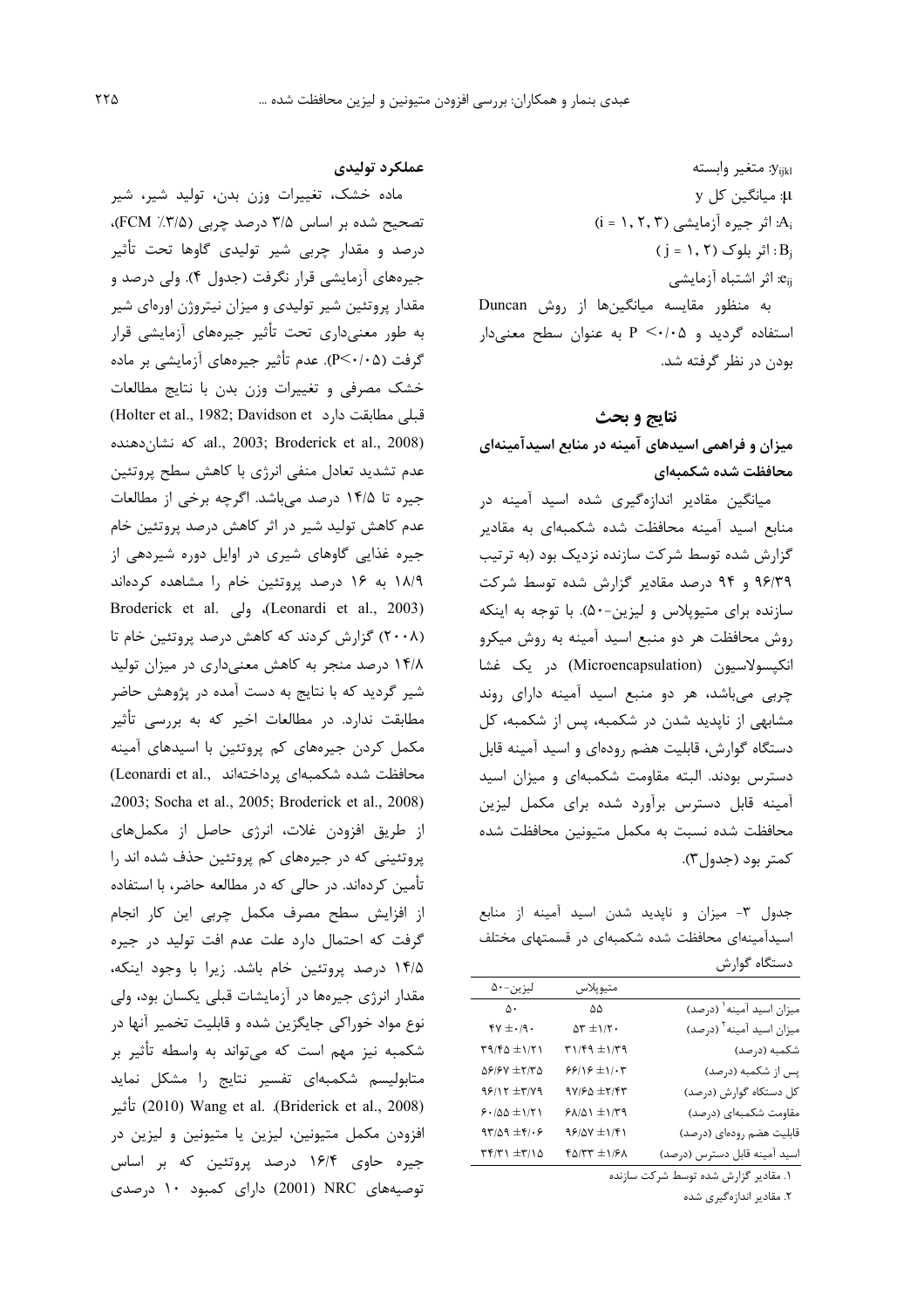پروتئین قابل متابولیسم بود را مطالعه کردند و گزارش کردند که جیره دارای مکمل متیونین موجب بهبود مقدار چربی شیر شده و جیرههای دارای مکمل متيونين، ليزين يا متيونين و ليزين موجب افزايش توليد شیر و بهبود راندمان مورد استفاده قرار گرفتن نیتروژن برای تولید پروتئین شیر گردید که با نتایج تحقیق حاضر مطابقت دارد. در مطالعه این محققین، از یکی از 2-hydroxy-4-(methylthio)-) بايع متيونين (-(arthylthio)-) -butanoic acid, HMB) به عنوان منبع متيونين واز لیزین هیدروکلراید به عنوان منبع لیزین استفاده شد. اگرچه آنها تلاش کردهاند که با استفاده از مکمل لیزین و متیونین، نیازهای توصیه شده این اسیدهای آمینه توسط NRC (2001) را که به صورت درصدی از

يروتئين قابل متابوليسم بيان شده است، تأمين كنند. ولی .Lapierre et al (2006) پیشنهاد کردند که به علت رقابت بین مسیرهای متابولیکی، بیان کردن احتیاجات به صورت نسبت، از صحت کافی برخوردار نیست. Patton (2009) پیشنهاد کرد که افزودن متیونین محافظت شده شکمبهای بصورت مقادیر گرمی جهت تأمين احتياجات روزانه متيونين بدون توجه به درصد از پروتئين قابل متابوليسم، روش مناسبتري جهت توصيف احتیاجات در شرایط تغذیه عملی میباشد. احتمالاً این نوع تأمين احتياجات مخصوصاً در شرايط تغذيه جیرههای کم پروتئین کاربردی تر و صحیح تر خواهد بود. لذا در این پژوهش نیز تأمین احتیاجات متیونین و لیزین بر اساس گرم در روز صورت گرفت.

جدول ۴- اثر جیرههای آزمایشی بر تولید و ترکیبات شیر، ماده خشک مصرفی و تغییرات وزن بدن گاوها

| جيرەهاي آزمايشى                                         | جيره                                     | جیرہ ۲                                     | جيره ٣                           | <b>SEM</b>                        | P             |
|---------------------------------------------------------|------------------------------------------|--------------------------------------------|----------------------------------|-----------------------------------|---------------|
| ماده خشک مصرفی (کیلوگرم در روز)                         | 74/49                                    | $Y\Delta/YY$                               | Yf(9)                            | 1/T1                              | <b>Ns</b>     |
| تغییرات وزن بدن (کیلوگرم در روز)                        | $-19$                                    | $-17$                                      | $-115$                           | $\cdot$ / $\cdot$ $\wedge$ $\vee$ | <b>Ns</b>     |
| تولید شیر (کیلوگرم در روز)                              | $\mathbf{r} \mathbf{a} \cdot \mathbf{r}$ | $\Gamma$ 9/٣١                              | $Y\Lambda/YY$                    | 1/95                              | <b>Ns</b>     |
| تولید شیر تصحیح شده بر اساس ۳/۵ / چربی (کیلوگرم در روز) | ۳۸/۳۶                                    | T9/NV                                      | <b>TY/YS</b>                     | 1/9                               | <b>Ns</b>     |
| درصد پروتئين شير                                        | $\gamma$ /9. <sup>b</sup>                | $\mathbf{r}/\cdot \mathbf{A}^{\mathrm{a}}$ | $Y/\lambda e^{b}$                | .179                              | $\mathcal{G}$ |
| پروتئین شیر تولیدی (کیلوگرم در روز)                     | $1/T\Delta^{ab}$                         | $1/\tau f^a$                               | $1/11^b$                         | .1.79                             | 蔡             |
| درصد چربی شیر                                           | $\mathbf{y}/\mathbf{z}$                  | $T/\Delta$ 9                               | $T/T\Delta$                      | .11V                              | <b>Ns</b>     |
| چربی شیر تولیدی (کیلوگرم در روز)                        | 1/Tf                                     | 1/f1                                       | $1/\tau$ .                       | .1.47                             | Ns            |
| نیتروژن اورهای شیر (میلیگرم در دسی لیتر)                | $1Y/Y$ ۹ <sup>a</sup>                    | $10/Yr^b$                                  | 1.79                             | $1/\Delta Y$                      | 蔡             |
| بازده نیتروژن جهت تولید شیر (درصد)                      | $\mathbf{Y}$                             | $\gamma \Delta/V e^{ab}$                   | $\mathsf{Y}\Lambda/\mathsf{Y}^a$ | 1/15                              | ÷             |

a, b, c حروف متفاوت در هر ردیف نشاندهنده تفاوت معنیدار بین میانگینها می باشد.

\*: معنىدار در سطح ns ، P<٠/٠۵ . معنىدار

بهبود درصد پروتئین شیر در اثر افزودن مکمل متیونین محافظت شده شکمبهای به جیره غذایی گاوهای شیرده مشاهده شد (Berthiame et al., 2006; Patton, 2010)، كه اين پاسخ احتمالاً به اين دليل است که متیونین به عنوان اولین اسید آمینه محدودکننده برای سنتز پروتئین شیر معرفی شده است Schwab et) al., 1992; NRC, 2001). در پژوهش حاضر، تغذیه جیره غذایی با ۱۶ درصد پروتئین خام به همراه مکمل متیونین، درصد و تولید پروتئین شیر بیشتری نسبت به سایر تیمارهای آزمایشی داشت که با نتایج مطالعات (Leonardi et al., 2003; Broderick قبلی مطابقت دارد et al., 2008). از طرفي، اگرچه نسبت مناسب ليزين به

متیونین جهت سنتز پروتئین شیر ۳ به ۱ توصیه شده و ليزين به عنوان دومين اسيد آمينه محدودكننده سنتز پروتئین شیر بعد از متیونین گزارش شده است Schwab) et al., 1992; NRC, 2001). ولي افزودن مكمل متيونين و لیزین و همچنین حفظ نسبت لیزین به متیونین در میزان ۳ به ۱ نتوانست از کاهش پروتئین شیر در جیره حاوی ۱۴/۵ درصد پروتئین جلوگیری کند. این نتایج با نتايج به دست آمده از مطالعات قبل كه تغديه سطوح پروتئین خام کمتر از ۱۵ درصد را مورد بررسی قرار داده (Piepenbrink et al., 1996; مطابقت دارد) Broderick et al., 2008). كه احتمال محدودكننده شدن اسیدهای آمینه دیگری غیر از متیونین و لیزین را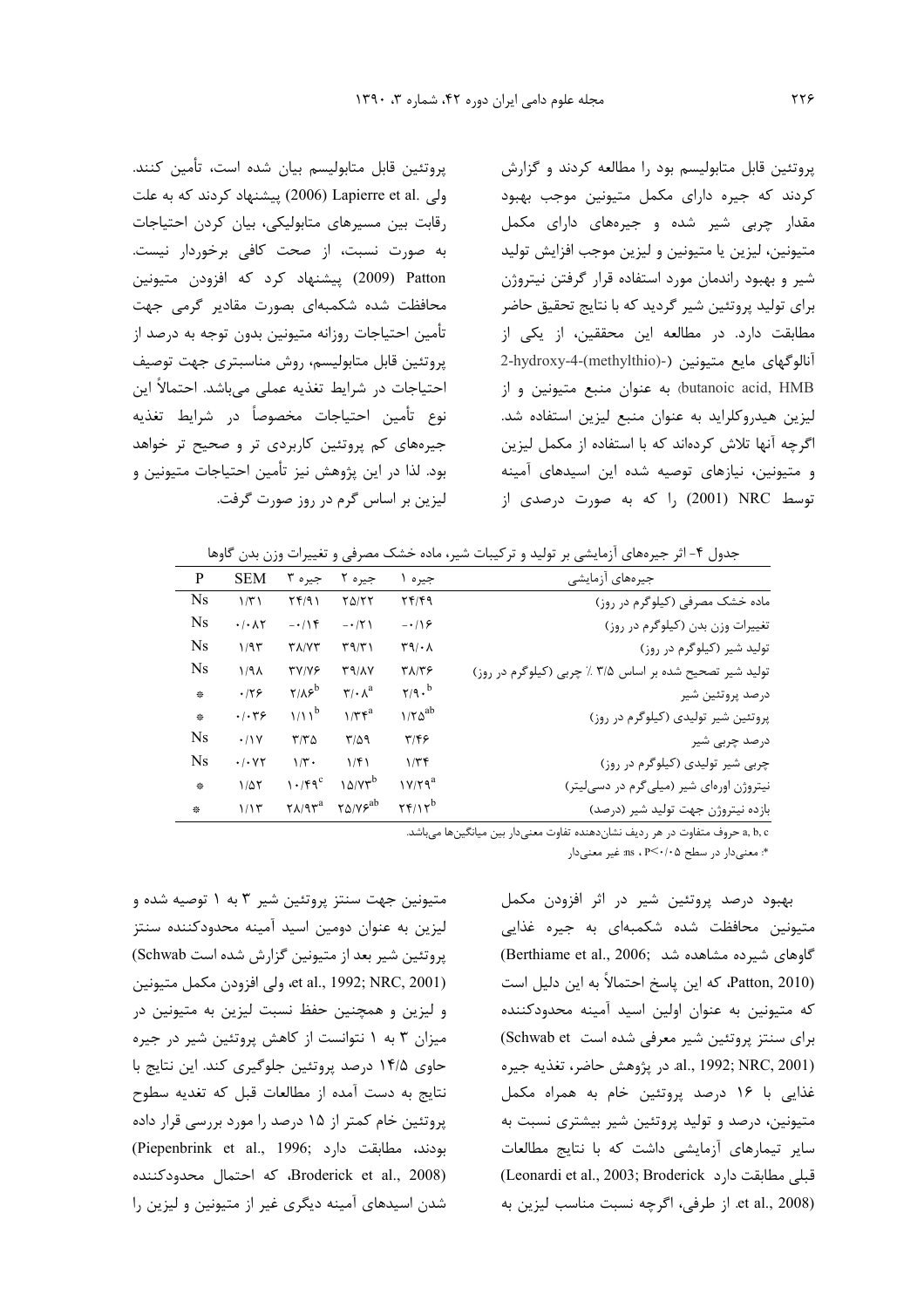در این سطح پروتئین پیشنهاد میکند. کاهش درصد پروتئین خام جیره غذایی موجب کاهش معنیدار نیتروژن اورهای شیر گردید که با نتایج گزارش شده (Leonardi et al., دارد (Leonardi et al., 2003; Davidson et al., 2003; Broderick et al., Hof et al. 2008) بيان كردند كه نيتروژن اورهای شیر شاخص خوبی از وضعیت تغذیهای پروتئین در گاوهای شیری محسوب میشود. افزایش بازده نیتروژن جهت تولید پروتئین شیر که در مطالعه حاضر مشاهده شد با نتايج گزارش شده توسط مطالعات قبلى (Dinn et al., 1998; Broderick et al., مطابقت دارد (2008. یکی از شاخصهای راندمان استفاده از نیتروژن در گاوهای شیری نسبتی از نیتروژن مصرفی است که از طريق شير ترشح مي شود (Schwab et al., 2005). بهبود این فراسنجه در جیره آزمایشی دارای ۱۶/۵ درصد به علت بهبود درصد پروتئین شیر، کاهش درصد پروتئین مصرفی و حفظ تولید شیر روزانه بود. در حالی که در جیره آزمایشی حاوی ۱۴/۵ درصد پروتئین خام، بالاتر بودن بازده نيتروژن عمدتاً به علت كاهش ميزان پروتئين مصرفي بود.

## فراسنجههای خونی و نیتروژن دفعی ادراری

غلظت اسیدهای چرب استریفیه نشده و بتاهيدروكسي بوتيرات پلاسما تحت تأثير جيرههاي آزمايشي قرار نگرفت (جدول ۵). عدم تأثير تغذيه جیرەهای کم پروتئین که با متیونین یا لیزین محافظت شده مکمل شده بودند، بر شاخصهای انرژی پلاسما با نتايج مطالعات قبلي مشابهت دارد (Socha et al., 2005; Dinn et al., 1998). متيونين و ليزين نقش مهمى در بتا اکسیداسیون میتوکندریایی اسیدهای چرب در کبد (نقش در بیوسنتز کارنیتین) و خروج تریگلیسیریدها به صورت ليپويروتئينهاي با چگالي پايين که ادر بيوسنتز آپولیپوپروتئین B100 مهم بوده و با متابولیسم کولین

جدول ۵- اثر جیرههای آزمایشی بر فراسنجههای خونی

| جیرەهای آزمایشی                             | جيره      | جيره ٢                                                       | جیرہ ۳         | <b>SEM</b> |                         |
|---------------------------------------------|-----------|--------------------------------------------------------------|----------------|------------|-------------------------|
| اسیدهای چرب استریفه نشده (میلی مول در لیتر) | ۶۳۶۳.     | ۱۴۲۵                                                         | .79V           | .1.9       | ns                      |
| بتاهیدروکسی بوتیرات (میلی مول در لیتر)      | .19N      | .1949                                                        | .7812          | .115       | ns                      |
| نیتروژن دفعی ادرار (گرم در روز)             | $YYY/X^a$ | $\mathbf{Y} \cdot \mathbf{Y}/\Delta \mathbf{S}^{\mathrm{D}}$ | $1Y\Delta/T^D$ | 12197      | $\frac{2\pi}{\sqrt{3}}$ |
|                                             |           |                                                              |                |            |                         |

a, b, c حروف متفاوت در هر رديف نشاندهنده تفاوت معنىدار بين ميانگينها مىباشد.

\*: معنىدار در سطح ns ،P<٠/٠۵ هـ

ارتباط دارند، خواهد داشت .Overton & Waldron (2004. محققینی که تأمین متیونین در قبل از زایش و ادامه آن پس از زایش را مورد بررسی قرار دادهاند، عمدتاً افزایش تولید شیر در طی اوایل دوره شیردهی را (Soch et al., 1994; Overton et al., گزارش کردهاند گزارش کردند که (2008) Davidson et al. .1996) تغذیه مکمل متیونین در یک جیره غذایی با کمبود متیونین تأثیری بر فراسنجههای متابولیسم انرژی مانند غلظت اسیدهای چرب استریفیه نشده، بتاهیدروکسی بوتيرات و لپيويروتئينهاي با چگالي پايين نداشت. در مطالعه حاضر نیز جیرههای غذایی کم پروتئین از نظر متیونین مورد نیاز کمبود داشته و افزودن مکمل فقط با هدف تأمین نیاز متیونین روزانه انجام گردید و به نظر می رسد که در جیرههای کم پروتئین افزودن مکمل متیونین تا مقادیر مورد نیاز روزانه تأثیری بر شاخصهای انرژی و جلوگیری از کتوز و کبد چرب نداشت. نیتروژن دفعی از طریق ادرار به طور معنیداری در اثر تغذیه جیرههای آزمایشی کاهش یافت (P<۰/۰۵). این یافته با نتايج به دست آمده توسط مطالعات قبلي همخواني دارد (Cressmann et al., 1980; Dinn et al., 1998; Leonardi et al., 2003; Broderick et al., 2008) Y · (1980) Cressmann et al. (1998) Dinn et al. گرم افزایش در نیتروژن دفعی ادراری روزانه را به ترتیب در اثر افزایش ۱/۶ درصد و ۲/۶ درصد غلظت پروتئین خام جیرەھای غذایی گاوھای شیردە مشاھدە کردند. همچنین .Leonardi et al (2003) گزارش کردند که با افزایش غلظت پروتئین جیره غذایی به میزان ۲/۷ درصد، نیتروژن دفعی ادراری به میزان ۵۷ گرم در روز افزایش می یابد. در حالی که تغییری در میزان نیتروژن دفعی از طریق شیر یا مدفوع مشاهده نشد. شایان ذکر است که در ارتباط با آلودگی محیطی، نیتروژن ادراری تأثیر بیشتری نسبت به نیتروژن مدفوعی دارد. در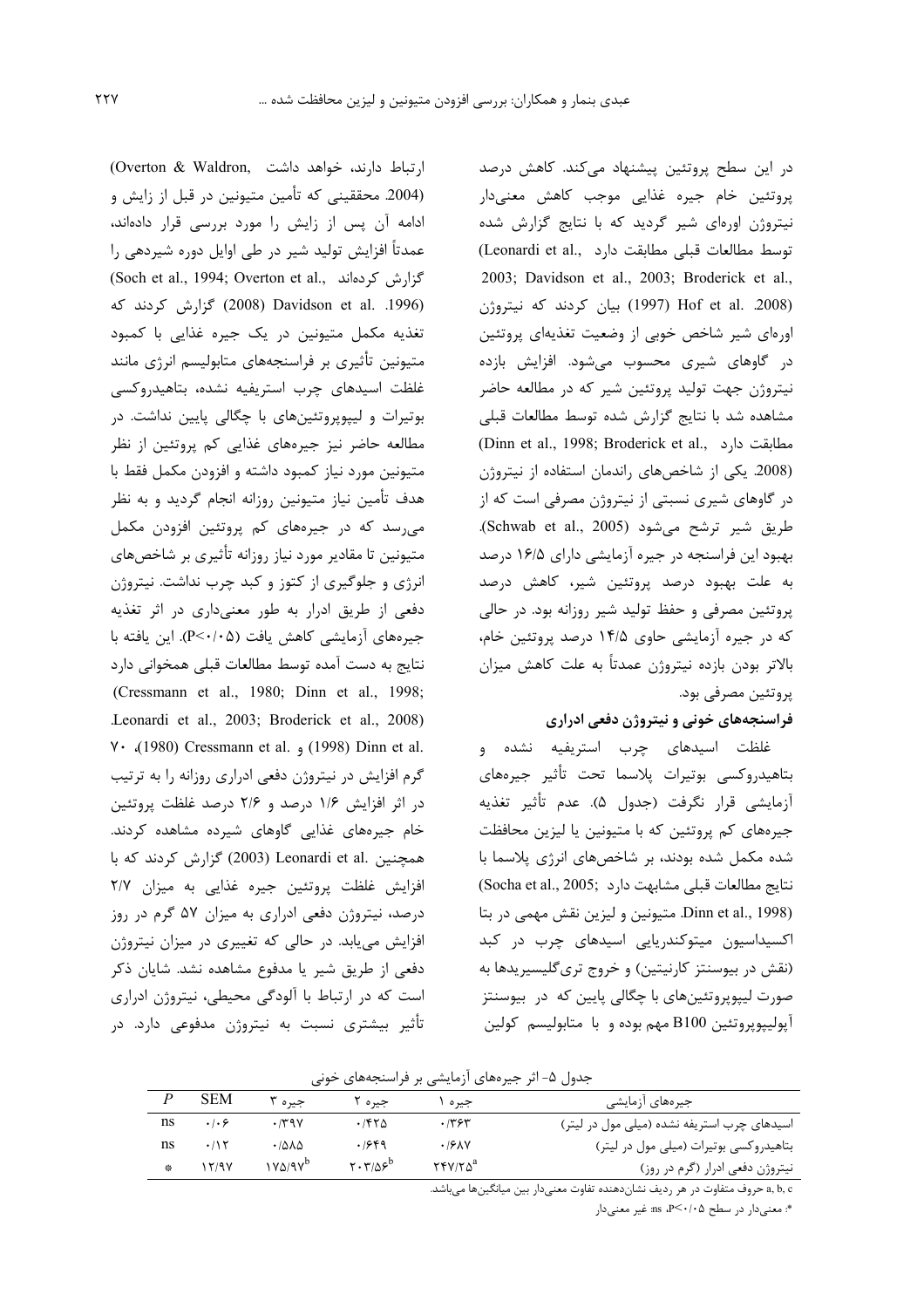جیرههای با غلظت پایین پروتئین خام، مدفوع مسیر اصلی دفع نیتروژن است، در حالی که با افزایش سطح پروتئین جیره غذایی، دفع ادراری نیتروژن افزایش یافته و می تواند تا ۷۰ درصد نیتروژن مازاد بر نیاز دام از طریق ادرار دفع شود (Castillo et al., 2001).

# فراسنجەهای شکمبەای

نسبتهای مولی اسیدهای چرب فرار، غلظت کل اسیدهای چرب فرار، نسبت استات به پروپیونات و pH شكمبه تحت تأثير جيرههاي آزمايشي قرار نگرفت ولي کاهش پروتئین جیره غذایی به طور معنیداری موجب کاهش غلظت نیتروژن آمونیاکی در شکمبه گردید (جدول ۶). عدم تأثير كاهش پروتئين جيره غذايي بر نسبت مولی استات، پروییونات و دیگر اسیدهای چرب فرار که در این مطالعه مشاهده گردید، با نتایج به دست آمده در مطالعات قبلی که سطوح پروتئین مشابهی با سطوح پروتئین مورد استفاده در مطالعه حاضر را مورد بررسی قرار داده بودند، مطابقت دارد ..Holter et al 1982; Davidson et al., 2003; Broderick et al., (2008، به طوری که .Briderick et al تفاوت) تفاوت معنیدار در غلظت مولی استات، پروپیونات و کل اسیدهای چرب فرار را فقط بین سطوح ۱۸/۹ درصد و ۱۴/۸ درصد پروتئین خام جیره غذایی مشاهده کردند، البته كاهش پروتئين خام در مطالعه أنها فقط از طريق كاهش ميزان كنجاله سويا انجام گرفت، جيره حاوي ۱۴/۸ درصد پروتئین خام نسبت به جیره حاوی ۱۸/۹ درصد پروتئین بیش از ۲ درصد در ماده خشک مقدار پروتئین قابل تجزیه در شکمبه کمتری داشت. اسیدهای چرب والرات، ایزووالرات و دیگر اسیدهای چرب شاخهدار

| .<br>دکربوکسیلاسیون اسیدهای آمینه شاخهدار تولید    |
|----------------------------------------------------|
| میشوند (Gorosito et al., 1985). ولی کاهش پروتئین   |
| خام در پژوهش حاضر اثر معنیداری بر غلظت این         |
| اسیدهای چرب نداشت. که علت احتمالی آن به این        |
| دلیل است که در طراحی این آزمایش سعی شد که          |
| جهت تأمین متیونین و لیزین مورد نیاز در جیرههای کم  |
| پروتئین از منابع اسید آمینهای محافظت شده استفاده   |
| شود تا کمترین تأثیر را بر فراسنجههای شکمبهای       |
| داشته باشد. پایینتر بودن غلظت نیتروژن آمونیاکی در  |
| جیره دارای متیونین و لیزین نسبت به جیره دارای      |
| متیونین احتمالاً به این دلیل است که جیره دارای     |
| متیونین ۱/۵ درصد پروتئین خام کمتری بود و با توجه   |
| به خنثی بودن منابع اسید آمینهای مورد استفاده در    |
| شکمبه، این یافته مورد انتظار است. کاهش غلظت        |
| نیتروژن آمونیاکی شکمبه در اثر کاهش درصد پروتئین    |
| خام جیره غذایی توسط بسیاری از مقالات گزارش شده     |
| است ,Davidson et al., 2003; Broderick et al.       |
| (2008، که به علت میزان و در نتیجه مصرف کمتر        |
| پروتئین قابل تجزیه در شکمبه میباشد (جدول ۲).       |
| Satter & Slyter (1974) گزارش کردند که غلظتهای      |
| نیتروژن آمونیاکی بالاتر از ۵ میلیگرم در دسیلیتر بر |
| تولید پروتئین میکروبی در محیطهای کشت پیوسته        |
| اثری نداشت و احتیاجات نیتروژنی میکروبهای شکمبه     |
| با این غلظت تأمین میشود و غلظت نیتروژن آمونیاکی    |
| .<br>ذکر شده با تغذیه جیرههای حاوی ۱۴ درصد پروتئین |
| خام تأمين خواهد شد (Satter & Roffler, 1975).       |

موجود در شکمبه عمدتاً از دآمیناسیون و

جدول ۶- اثر جیرههای آزمایشی بر فراسنجههای شکمبهای

| P  | <b>SEM</b>            | جيره ۳                               | جيره ۲                     | جيره .                 | جيرەهاي آزمايشى                       |
|----|-----------------------|--------------------------------------|----------------------------|------------------------|---------------------------------------|
| ns | f/99                  | $\Delta \Upsilon / \Lambda$          | 9.19.                      | $550 -$                | استات (میکرو مولار)                   |
| ns | $1/\cdot$ 9           | ۱۹/۲۲                                | $Y \cdot / \Lambda \Delta$ | 71/00                  | پروپيونات (ميكرو مولار)               |
| ns | $\cdot$ / $\lambda$ Y | 9/10                                 | 9/17                       | $\cdot$ /5۳            | بوتيرات (ميكرو مولار)                 |
| ns | .11 <sub>A</sub>      | 1/15                                 | 1/50                       | ۱۱۶                    | والرات (میکرو مولار)                  |
| ns | .11 <sub>A</sub>      | .190                                 | $\cdot$ /YY                | $\cdot/\lambda\lambda$ | ايزووالرات (ميكرو مولار)              |
| ns | $\Delta$ /YF          | $\Lambda \Upsilon/\Upsilon \Upsilon$ | 97/T                       | $9V/\cdot \Delta$      | کل اسیدهای چرب فرار (میکرو مولار)     |
| ns | .17Y                  | $Y/Y$ ۹                              | $Y/9$ .                    | T/17                   | نسبت استات به پروپیونات               |
| 曇  | $1/\cdot Y$           | $Y/Y^b$                              | ۹/۸۷ $^{ab}$               | $11/\cdot1^a$          | نیتروژن آمونیاکی (میلیگرم در دسیلیتر) |
| ns | .115                  | 9/1                                  | $5/\tau$ .                 | 5155                   | pH مايع شكمبه                         |

a,b.c حروف متفاوت در هر رديف نشانِدهنده تفاوت معنىدار بين ميانگينها ميباشد.

\*: معنى دار در سطح P<٠/٠۵، ps. غير معنى دار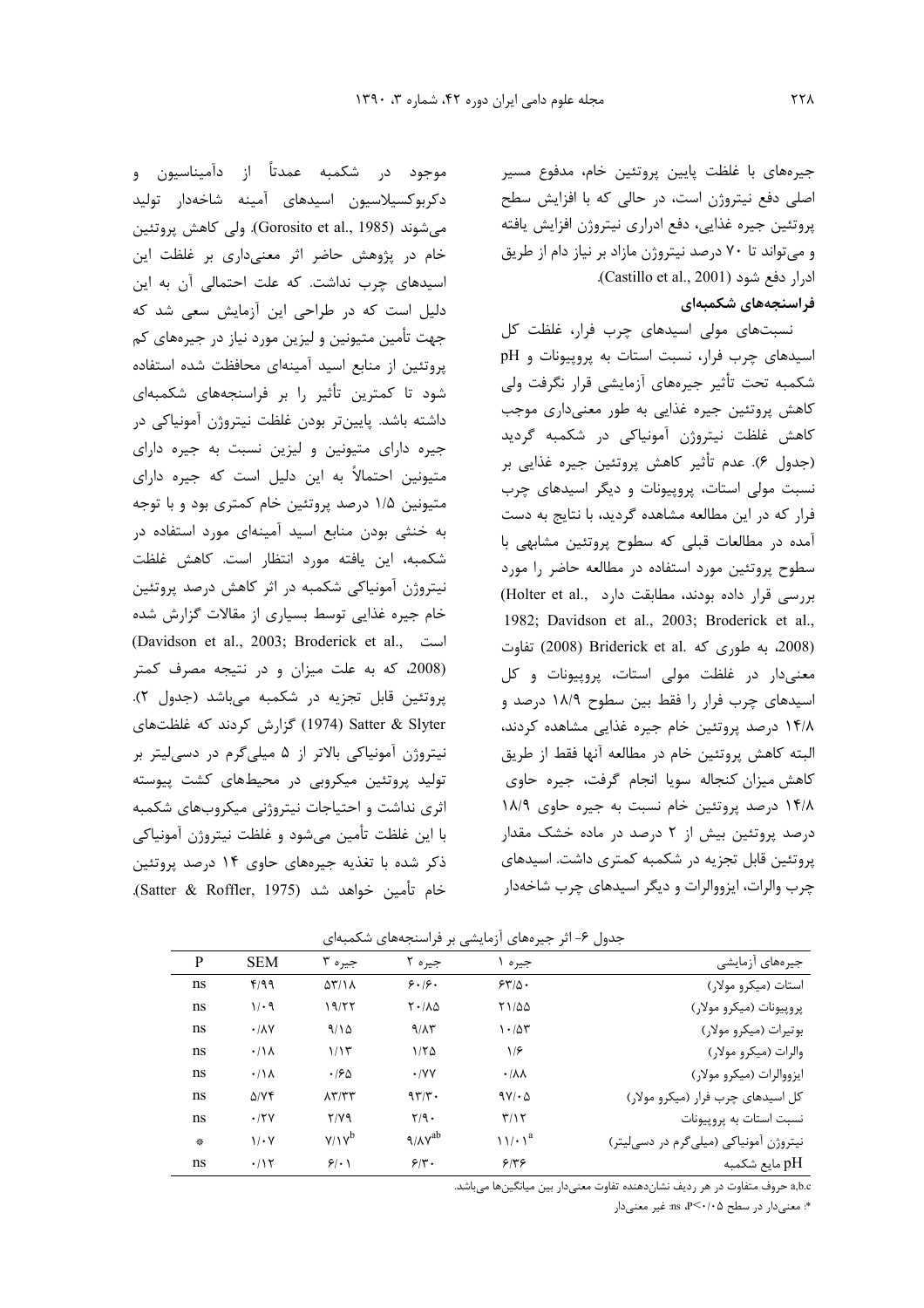که جیره غذایی دارای ۱۶ درصد پروتئین خام به همراه مکمل متیونین عملکرد بهتری نسبت به سایر جیرههای آزمایشی داشت. همچنین در هنگام تغذیه جیرههای کم پروتئین، تأمین انرژی جیره از طریق مکملهای چربی به جای غلات از افت شیر در این جیرهها می تواند حلوگیری کند.

# سیاسگز اری

از کارکنان گروه علوم دامی و همچنین از آزمایشگاه تغذیه و ایستگاه تحقیقات دامیروری گروه علوم دامی پردیس کشاورزی و منابع طبیعی دانشگاه تهران تشکر و قد، دانے ، مے گر دد.

ولی Reynal (2004) بیان نمود که غلظتهای آمونیاک بالاتر از ۵ میلی گرم در دسی لیتر ممکن است جهت حداکثر کردن ساخت پروتئین میکروبی در شرایط In vivo مورد نیاز باشد و آمونیاک مورد نیاز با افزایش قابليت تخمير سوبسترا افزايش يابد. همچنين Olmos (2006) Comeneloro & Broderick با مقايسه سطوح یروتئین از ۱۳/۵ تا ۱۹/۴ درصد نتیجهگیری کردند که تغذیه جیره غذایی با ۱۶/۸ درصد پروتئین خام برای حداکثر کردن جریان پروتئین میکروبی به روده باریک گاوهای شیرده کافی است. نتیجەگیری کلی

نتایج به دست آمده در پژوهش حاضر نشان میدهد

#### **REFERENCES**

- 1. Association of Official Analytical Chemists. (1990). Official Methods of Analysis. Arlington, VA.
- Berthiaume, R., Lapierre, H., Stevenson, M., Cote', N. & McBride, B. W. (2000). Comparison of the In Situ and In Vivo Intestinal Disappearance of Ruminally Protected Methionine. Journal of Dairy Science, 83, 2049-2056.
- Berthiaume, R., Thivierge, M. C., Patton, R. A., Dubreuil, P., Stevenson, M., McBride, B. W. &  $3.$ Lapierre, H. (2006). Effect of ruminally protected methionine on splanchnic metabolism of amino acids in lactating dairy cows. Journal of Dairy Science, 89, 1621-1634.
- 4. Berthiaume, R., Thivierge, M. C., Patton, R. A., Dubreuil, P., Stevenson, M., McBride, B. W. & Lapierre, H. (2006). Effect of ruminally protected methionine on splanchnic metabolism of amino acids in lactating dairy cows. Journal of Dairy Science, 89, 1621-1634.
- 5. Blum, J. W., Bruckmaier, R. M. & Jans, F. (1999). Rumen-Protected Methionine Fed to Dairy Cows: Bioavailability and Effects on Plasma Amino Acid Pattern and Plasma Metabolite and Insulin Concentrations. Journal of Dairy Science, 82, 1991-1998.
- 6. Broderick, G. A. (2005). Feeding Dairy Cows to Minimize Nitrogen Excretion. In: Proceeding of Tri-State Dairy Nutrition Conference. 137-152.
- Broderick, G. A. (2003). Effects of varying dietary protein and energy levels on the production of 7. lactating dairy cows. Journal of Dairy Science, 86, 1370-1381.
- 8. Broderick, G. A., Stevenson, M. J., Patton, R. A., Lobos, N. E. & Olmos Colmenero, J. J. (2008). Effect of Supplementing Rumen-Protected Methionine on Production and Nitrogen Excretion in Lactating Dairy Cows. Journal of Dairy Science, 91, 1092-1102.
- 9. Castillo, A. R., Kebreab, E., Beever, D. E., Barbi, J. H., Sutton, J. D., Kirby, H. C. & France, J. (2001). The effect of protein supplementation on nitrogen utilization in lactating dairy cows fed grass silage diets. Journal of Dairy Science, 79, 247-253.
- 10. Cressman, S. G., Grieve, D. G., Macleod, G. K., Wheeler, E. E. & Young, L. G. (1980). Influence of dietary protein concentration on milk production of dairy cattle in early lactation. Journal of Dairy Science, 63, 1839-1847.
- 11. Davidson, S., Hopkins, B. A., Odle, J., Brownie, C., Fellner, V. & Whitlow, L. W. (2008). Supplementing Limited Methionine Diets with Rumen-Protected Methionine, Betaine, and Choline in Early Lactation Holstein Cows. Journal of Dairy Science, 91, 1552-1559.
- 12. Davidson, S., Hopkins, B. A., Diaz, D. A., Bolt, S. M., Brwnie, C., Fellner, V. & Witlow L. W. (2003). Effect of Amount and Degradability of Dietary Protein on Lactation, Nitrogen Utilization, and Excretion in Early Lactation Holstein Cows. Journal of Dairy Science, 86, 1681-1689.
- 13. Dinn, N. E., Shelford, J. A. & Fisher, L. J. (1998). Use of the Cornell Net Carbohydrate and Protein System and Rumen-Protected Lysine and Methionine to Reduce Nitrogen Excretion from Lactating Dairy Cows. Journal of Dairy Science, 81, 229-237.
- 14. Gorosito, A. R., Russell, J. B. & Van Soest, P. J. (1985). Effect of Carbon-4 and Carbon-5 Volatile Fatty Acids on Digestion of Plant Cell Wall in Vitro. Journal of Dairy Science, 68, 840-847.
- 15. Graulet, B., Richard, C. & Robert, J. C. (2005). Methionine Availability in Plasma of Dairy Cows